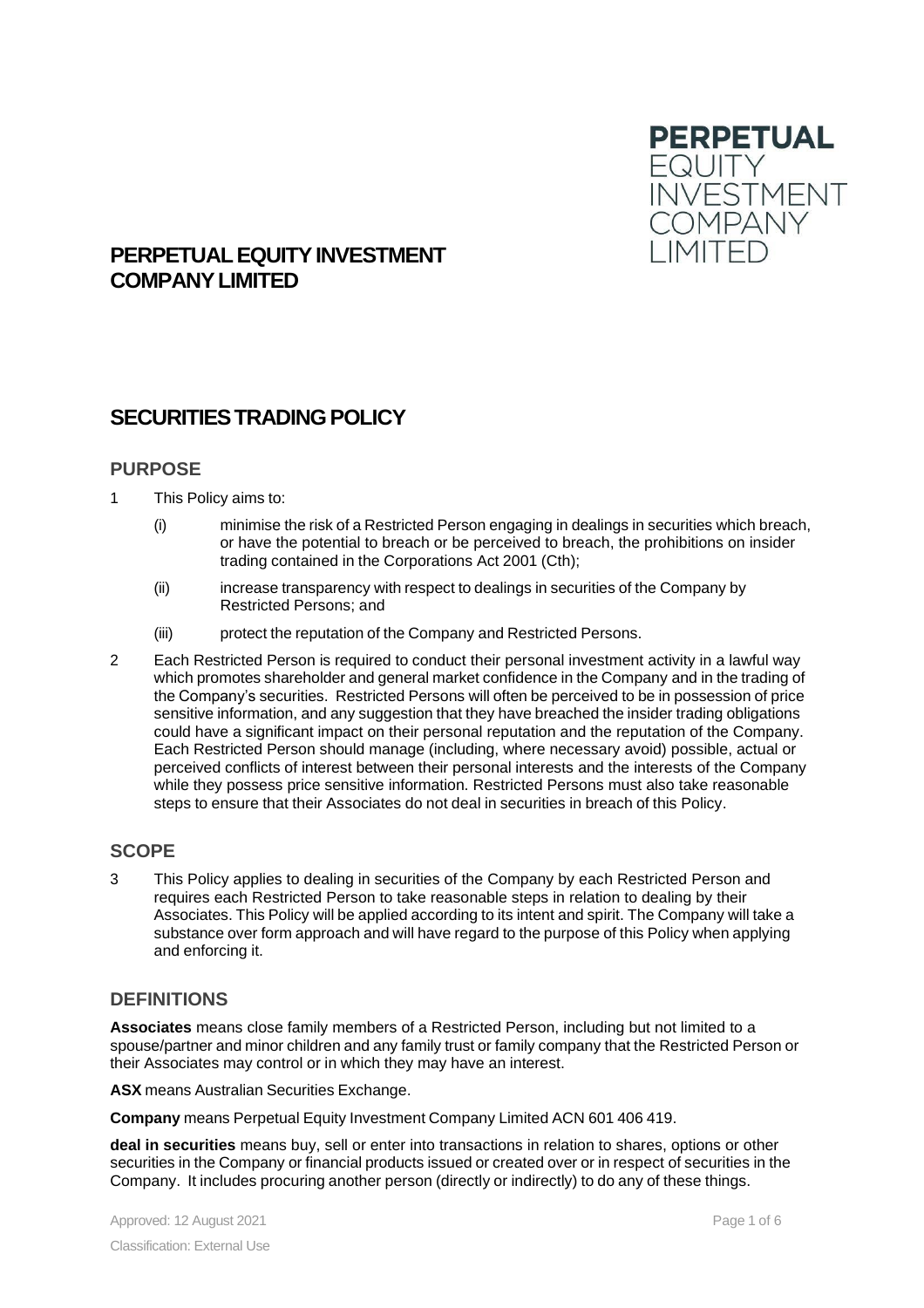**generally available information** means information which is:

- (a) readily observable;
- (b) made known in a manner that would, or would be likely to, bring it to the attention of people who commonly invest in the Company's securities or securities of a kind similar to the Company's securities, and a reasonable period has elapsed to allow the information to be disseminated; or
- (c) able to be deduced, concluded or inferred from those types of information.

**Material Non-public Information** means information that is not generally available information and which a reasonable person would expect to have a material effect on the price or value of securities of the Company. Examples of potentially material information include information about the Company's financial position, strategy, operations, merger and acquisitions activity and significant management changes.

**Prohibited Period** means all times outside of the periods mentioned in paragraph 7.1, and any other period that the Board specifies from time to time.

**Restricted Person** means the key management personnel of the Company and the Company Secretary from time to time, and any other person who has been advised by the Company Secretary that they are a Restricted Person for the purposes of this Policy.

**severe financial hardship** means a pressing financial commitment that cannot be satisfied otherwise than by selling securities of the Company.

### **WHAT ISINSIDER TRADING?**

- 4 Dealings in securities by a person who is in possession of price sensitive information could contravene the Corporations Act 2001 (Cth) and expose the person to civil and criminal liability. All personnel are prohibited in all circumstances from dealing in securities if they are in possession of Material Non-public Information regarding the Company and its securities. Personnel are also prohibited from dealing in the securities of another listed company when they are in possession of Material Non-public Information about that company and its securities.
- 5 Personnel must not communicate Material Non-public Information to a person who may deal in securities of the Company. In addition, anyone in possession of Material Non-public Information must not recommend or otherwise suggest to any person (including a spouse, relative, friend, trustee of a family trust or directors of a family company) that they should buy or sell securities of the Company. All personnel should also seek to ensure that any third parties who come into possession of Material Non-public Information preserve the confidentiality of the Material Nonpublic information and do not deal in securities of the Company while in possession of such information.
- 6 It is important that public confidence in the Company is maintained. It would be damaging to the Company's reputation if the market or the general public perceived that Restricted Persons might be taking advantage of their position in the Company to make financial gains (by dealing in securities on the basis of confidential information).

As a guiding principle, before seeking approval to deal, all Restricted Persons should apply the following 'Front Page Test':

*If the market was aware of all the current circumstances, could the proposed dealing be perceived as inappropriate for someone in my position? How would it look if the dealing was reported on the front page of the newspaper?*

Where any approval is required for a dealing under this Policy, approval will not be granted where the approver does not consider that the dealing would satisfy the Front Page Test.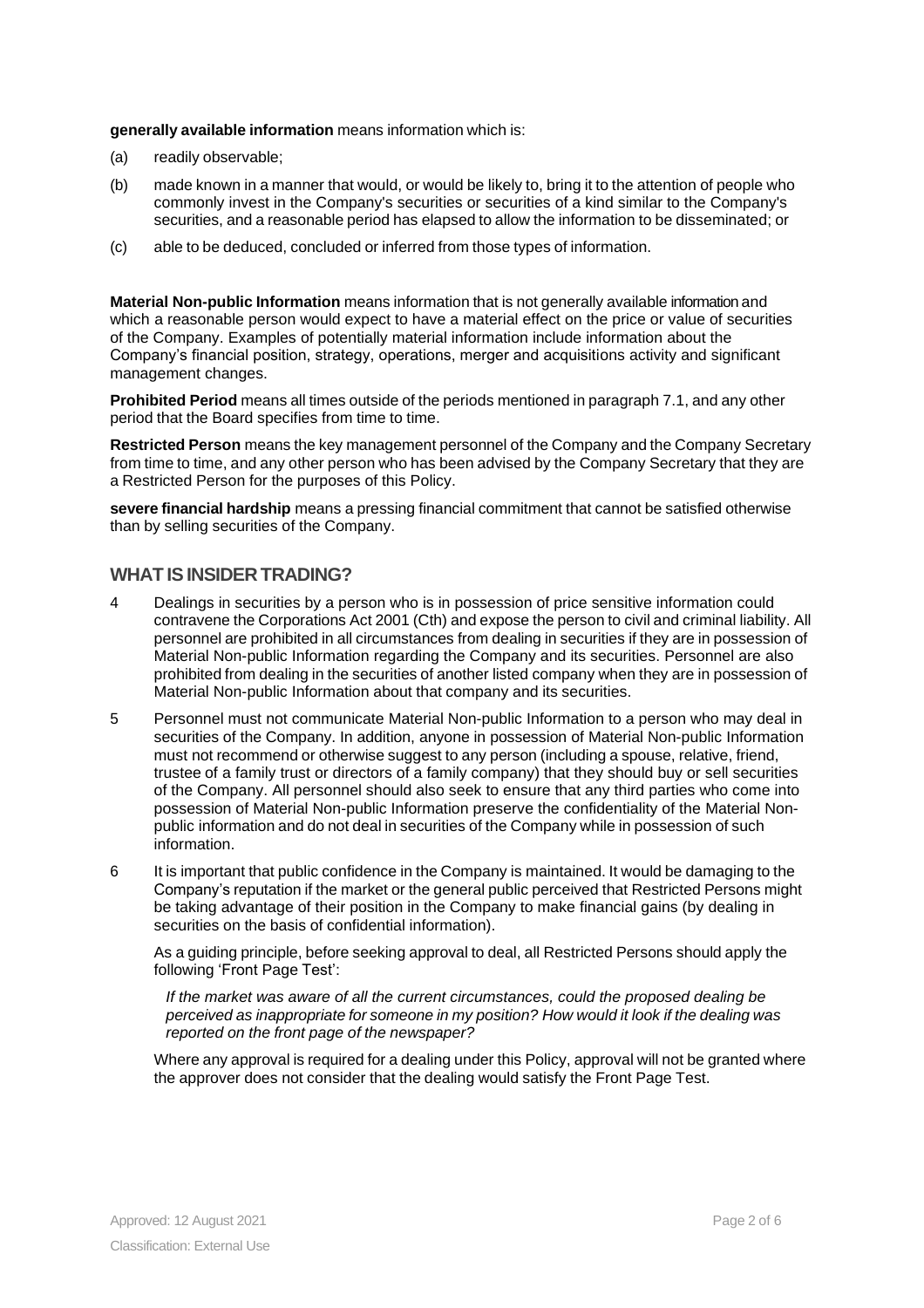# **WHEN CAN I DEALIN SECURITIES OFTHE COMPANY?**

### **7.1 GENERALTRADINGRESTRICTIONS**

A Restricted Person must not deal in securities of the Company unless:

- (i) they have satisfied themselves that they are not in possession of any Material Nonpublic Information;
- (ii) they consider that the dealing would satisfy the Front Page Test (see paragraph 6 above);
- (iii) they have advised the Company Secretary (in the case of a Restricted Person who is not the Company Secretary) or the Chair (in the case of a Restricted Person who is the Company Secretary) of their intention to deal in securities; and
- (iv) they have obtained prior written clearance to trade from the relevant approver below:

| <b>Restricted Person intending to trade</b> | Person to provide written clearance |
|---------------------------------------------|-------------------------------------|
| Chair                                       | <b>Nominated Director</b>           |
| <b>Other Directors</b>                      | Chair                               |
| <b>Other Restricted Persons</b>             | Company Secretary or Chair          |

The Nominated Director will be appointed by the board of directors of the Company from time to time.

The relevant approver will generally allow a Restricted Person to deal in securities of the Company as a matter of course (unless, in their view, dealing should be embargoed in order to manage a potential insider trading risk or due to the Front Page Test) in the following periods:

- (i) within the period of six weeks after the release of annual or half yearly results;
- (ii) within the period of six weeks after the issue of a prospectus;
- (iii) within the period of six weeks commencing one day after the holding of the Annual General Meeting of the Company; and
- (iv) any other period as the board of directors of the Company may decide,

but a Restricted Person who has received prior written clearance to deal in securities during such times should wait at least two hours after the relevant release of results or other information or issue of prospectus so that the market has had time to absorb the information.

#### **7.2 PROHIBITED PERIODS**

A Restricted Person generally cannot deal in securities during a Prohibited Period (i.e. at any time outside the periods mentioned in paragraph 7.1).

However, the relevant approver may provide written clearance to allow a Restricted Person to trade during a Prohibited Period if the relevant approver is satisfied that, in their discretion, exceptional circumstances exist which would warrant approval to deal in securities of the Company.

Ordinarily, such exceptional circumstances would be limited to situations of severe financial hardship and only in the event that the person involved is not in possession of price sensitive information affecting securities of the Company. In such circumstances the relevant approver will only give their approval after making reasonable enquiries.

### **7.3 PROCEDUREFOR OBTAINING PRIOR WRITTEN CLEARANCE**

In order to obtain prior written clearance to deal in securities of the Company in accordance with sections 7.1 or 7.2 of this Policy, the Restricted Person must give the Company Secretary prior written notice (which may be given by email) at least two trading days before the proposed dealing. The Company Secretary will give notice to the Chair or Nominated Director (as applicable).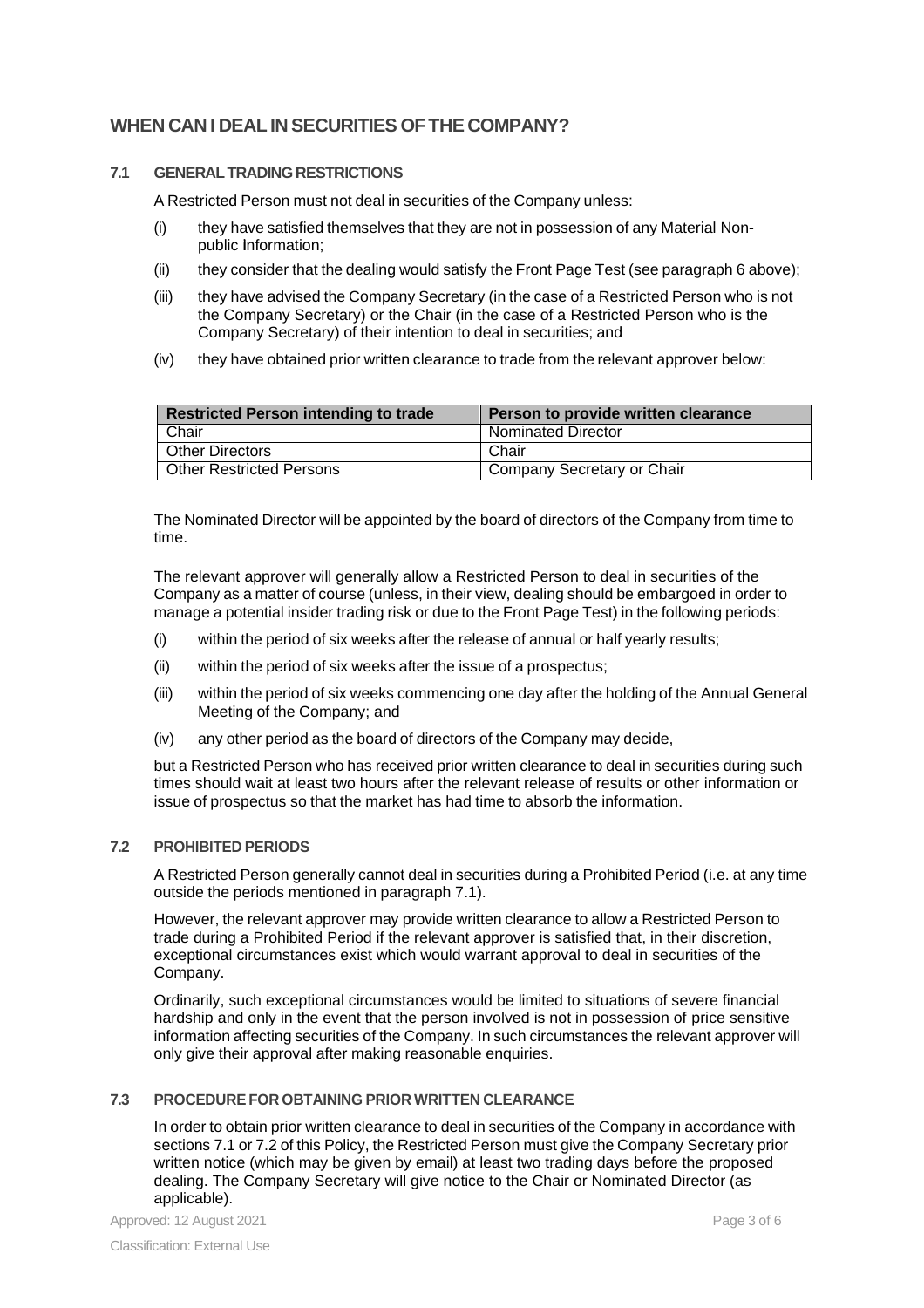The Restricted Person must receive written clearance (which may be provided by email) from the relevant approver before dealing in securities the subject of the written clearance. The written clearance will be valid for a period of 5 trading days from the date that the written clearance was provided unless the relevant approver specifies otherwise.

Approval to deal is not an endorsement of the proposed dealing and the Restricted Person is responsible for their compliance with insider trading laws.

In all cases where approval is sought under this Policy, the person seeking approval must provide any details about the dealing that the approver requests.

Approval to deal may be denied at the absolute discretion of relevant approver. The relevant approver may take into account any matter they consider reasonable when deciding whether to provide approval, including whether the proposed dealing could give rise to the appearance of insider trading, and any reputational risk to the Company and the Restricted Person. The approver has discretion to impose conditions on their approval or revoke their approval.

The Restricted Person is not entitled to receive any reasons for why the dealing request has been denied. If approval is denied, the Restricted Person must keep that information confidential and not disclose it to anyone.

#### **7.4 NO SHORT-TERM DEALINGS**

Restricted Persons must not deal in the Company's securities on a speculative or short term trading basis. Short term trading includes buying and selling securities on market within a 6 month period, and entering into other short term dealings (for example, forward contracts). Securities acquired as a result of vesting under an equity incentive or share plan operated by the Company are excluded from this rule.

#### **7.5 OBLIGATIONSIN RELATION TO ASSOCIATES**

Restricted Persons must take reasonable steps to ensure that their Associates only deal in the Company's securities in circumstances where the Restricted Person would be permitted to deal.

#### **7.6 DEALINGSIN SECURITIES WHICH ARE NOT SUBJECT TO THIS POLICY**

The only dealings in securities which are not subject to this Policy are acquisitions under a dividend reinvestment plan, equity incentive or share plan, or as otherwise notified by the Chair of the Company. However, a Restricted Person must only elect to participate in the dividend reinvestment plan if they are not in possession of price Material Non-public Information and, if they subsequently become in possession of Material Non-public Information, may not change that election until they are no longer in possession of price sensitive information.

#### **7.7 REPORTING COMPLETED TRADES**

Completed dealings in securities by a Restricted Person which have been permitted in accordance with this Policy must be reported as soon as practicable to the Company Secretary (which may occur via email).

In the case of a director, the Company Secretary will also report completed dealings in securities to the Chair of the Company. Directors are required to enter into an agreement with the Company under which they are obliged to notify the Company of changes in interests in securities and other relevant matters.

The report must include the date, price and volume of the dealing and details of prior written clearance with respect to the dealing received from the Company so that the Company can comply with its ASX reporting obligations.

### **COMPLIANCE**

Breaches of this Policy may result in disciplinary action against the relevant Restricted Person including dismissal in serious cases.

Restricted Persons must comply not only with the letter of this Policy but also with a reasonable